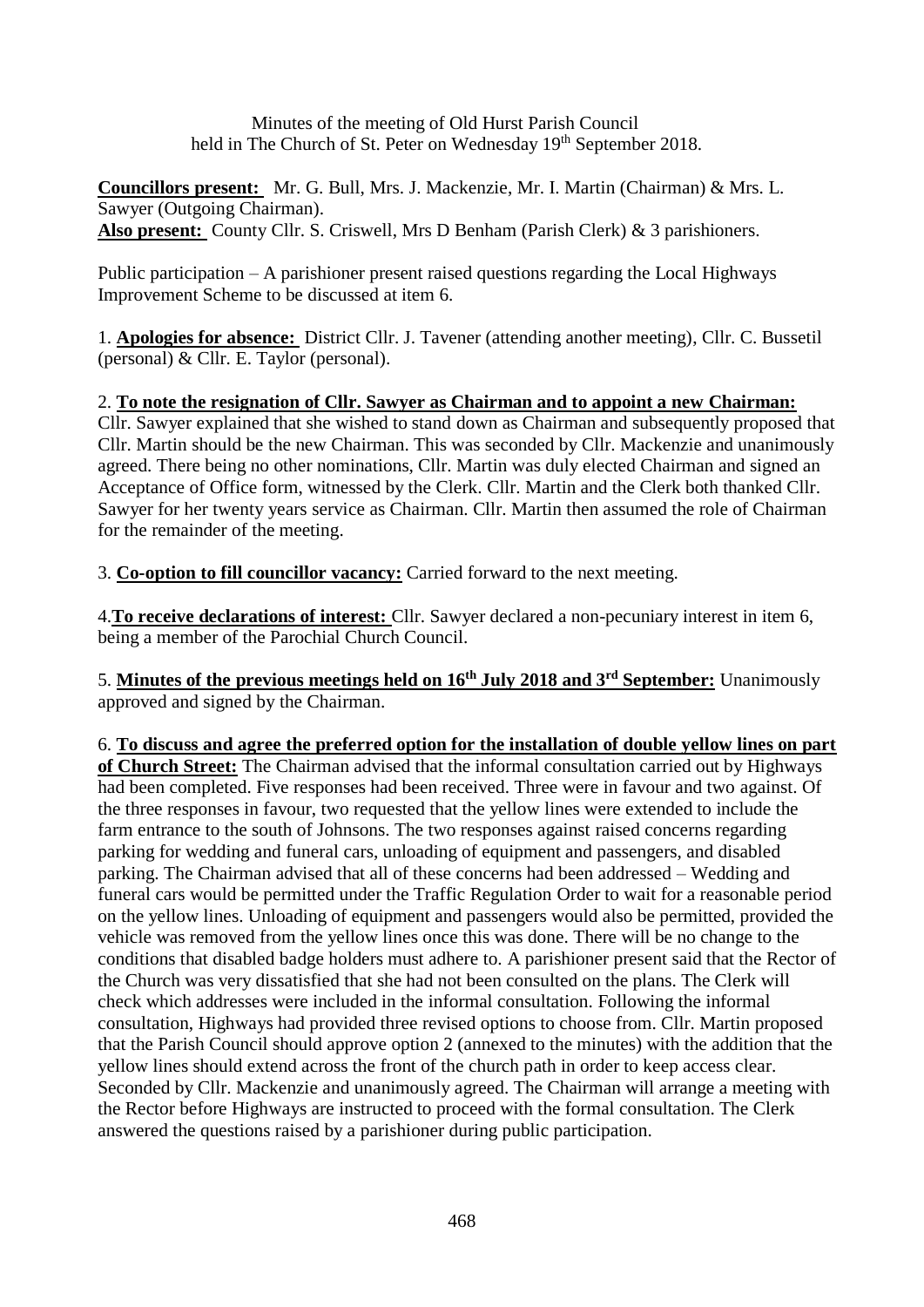7. **Joint Minerals and Waste Local Plan – Submitted sites:** All councillors had been able to view the sites that had been put forward for inclusion in the Local Plan. The Clerk gave information on the two sites nearest to Old Hurst. There were no comments to return.

## 8**. Matters arising from the minutes:**

a) Roads and footpaths – The Clerk had reported the overgrown footpath from Old Hurst to Warboys and had been advised by Highways that it would be sided-out at the end of the grass cutting season. The street light outside 4 The Lane had been repaired under the Parish Council's maintenance contract.

b) Speedwatch – The Speedwatch administrator, Mrs Edwards, explained that sharing the kit with Warboys had been problematical and that Warboys were in the process of buying their own kit which may increase the availability. $1<sup>st</sup> - 5<sup>th</sup>$  October is Speedwatch Awareness Week when police support will be available to Speedwatch groups carrying out checks. Mrs. Edwards will be stepping down as administrator from 1<sup>st</sup> January 2019. The Clerk asked Mrs Edwards to carry out some sessions on the stretch of road from The Grove to the bend by The Stag and Hounds, so that she had some evidence to support the Parish Council's bid for funding from the Local Highways Improvement Scheme 2019/20.

c) General Data Protection Regulations - The Clerk advised that she had received information and an invoice regarding CAPALC's Data Protection Officer Scheme. It was not clear whether the charges quoted were for a full year so the Clerk had queried this and awaited a reply.

## 9. **Finance.**

a) Payment of outstanding debts.

Cllr. Sawyer proposed retrospective approval of payments (1) to (7) and approval of payment of items (8) & (9). Seconded by Cllr. Mackenzie and unanimously agreed.

(1) Cq. No.  $000571 - £102.20$ , Mrs. D. Benham, wages and expenses for July.

(2) Cq. No. 000572 - £24.00, HMRC, PAYE/NI for July.

(3) Cq. No. 000573 - £150.00, A. Abbs, grass cutting July instalment.

(4) Cq. No. 000574 - £102.76, Mrs. D. Benham, wages and expenses for August.

(5) Cq. No. 000575 - £24.00, HMRC, PAYE/NI for August.

(6) Cq. No. 000576 - £150.00, A. Abbs, grass cutting August instalment.

(7) Cq. No. 000577 - £68.36, K & M Lighting Services Ltd., quarterly street lighting maintenance charge.

(8) Cq. No. 000578 – £20.95, askiT Services Ltd, anti-virus subscription for Parish Council laptop. (9) Cq. No. 000579 - £196.14, Business Services at CAS Ltd., Parish Council annual insurance premium.

b) Current position.

A copy of the receipts and payments and bank reconciliation was passed to all councillors. Cllr. Bull checked the bank statement against the bank reconciliation.

c) Bank signatories.

Cllr. Sawyer confirmed that Mrs. Pearce had been removed as a signatory and Cllr. Martin had been added. Cllr. Bussetil to be added as a signatory in due course.